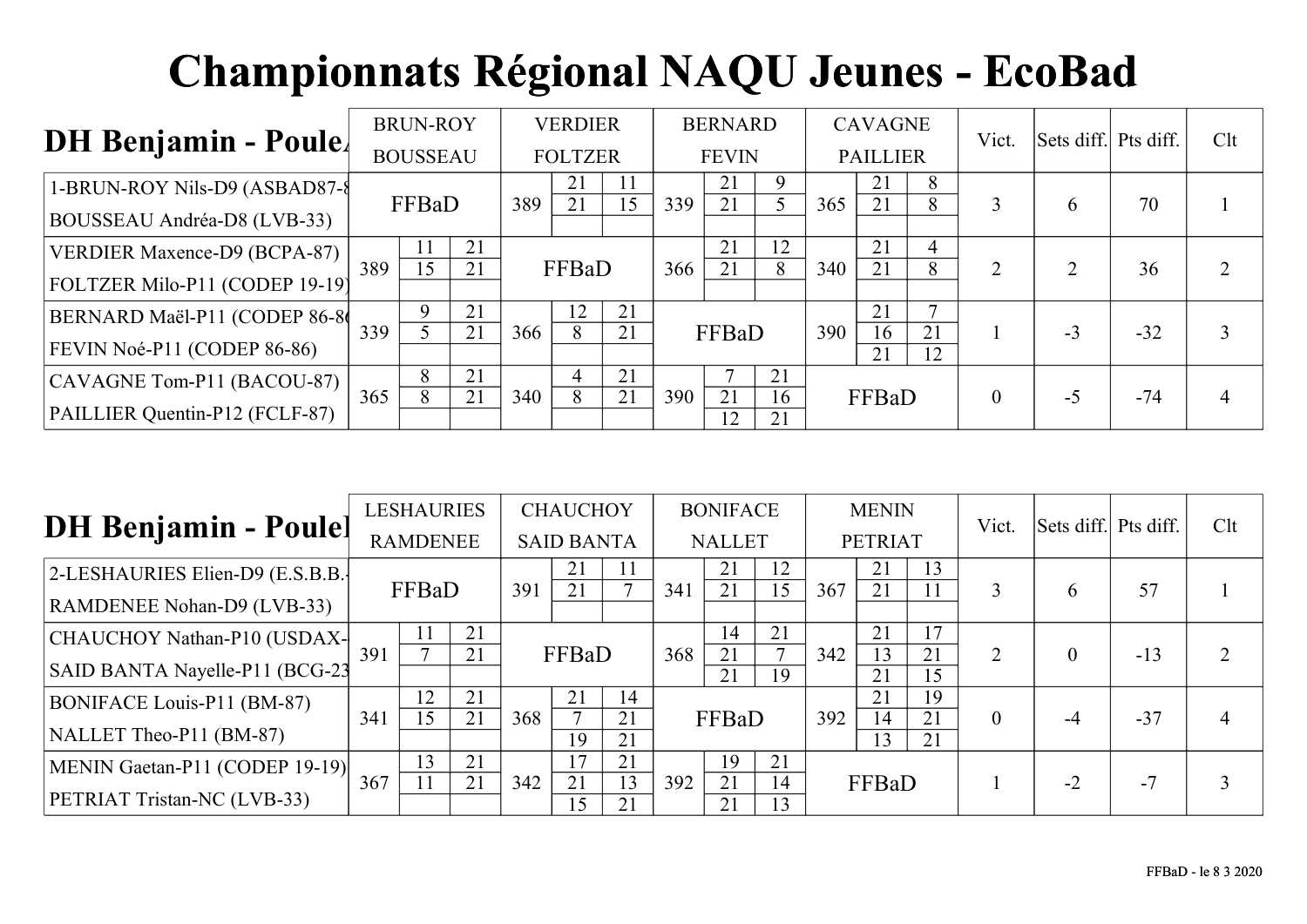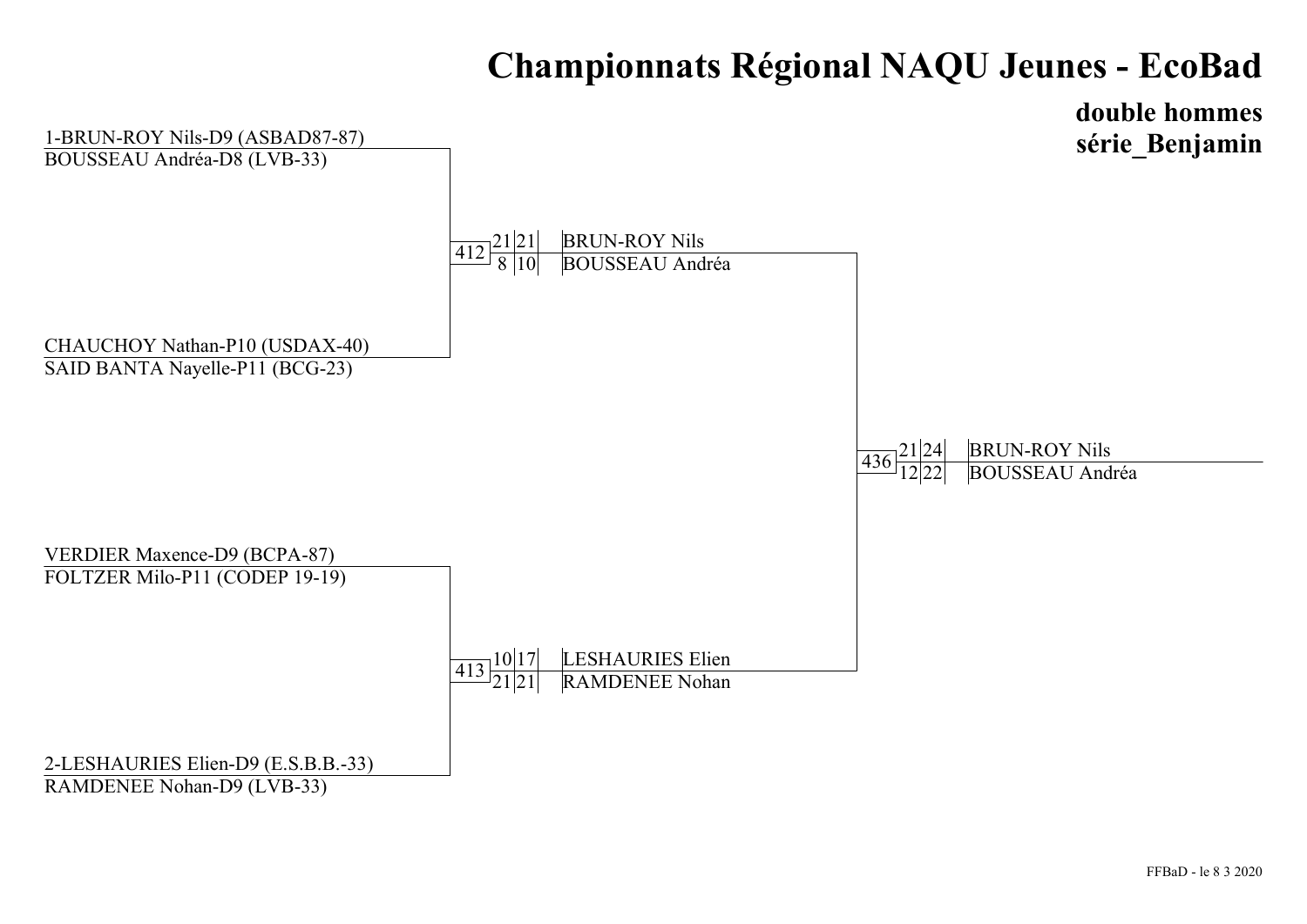| <b>DH Minime - PouleA</b>     |     | NGUYEN VAN           |    |     | <b>JOUAVILLE</b> |                      |     | <b>BAZIN</b>    |   | Vict.    | Sets diff. Pts diff. |       | Clt |
|-------------------------------|-----|----------------------|----|-----|------------------|----------------------|-----|-----------------|---|----------|----------------------|-------|-----|
|                               |     | <b>MORILLE</b>       |    |     |                  | <b>PELLE MANCEA</b>  |     | <b>RODOLPHE</b> |   |          |                      |       |     |
| 1-NGUYEN VAN Tiago-D7 (UST-3) |     | FFBaD<br>395         |    |     | 21<br>21         | 10<br>$\overline{3}$ | 371 | 21<br>21        |   |          | 4                    | 55    |     |
| MORILLE Eliott-D8 (BCMJ-33)   |     |                      |    |     |                  |                      |     |                 |   |          |                      |       |     |
| JOUAVILLE Jules-P10 (FCLF-87) | 395 | 21<br>10<br>13<br>21 |    |     | FFBaD            |                      | 345 | 21<br>21        | 4 |          |                      | 16    |     |
| PELLE MANCEAU Enzo-D9 (BCG-   |     |                      |    |     |                  |                      |     |                 |   |          |                      |       |     |
| BAZIN Eddy-P12 (LFDVN-87)     |     |                      | 21 |     |                  | 21                   |     |                 |   |          |                      |       |     |
| RODOLPHE Morgan-P12 (LFDVN-8) | 371 |                      | 21 | 345 |                  | 21                   |     | FFBaD           |   | $\theta$ | $-4$                 | $-71$ |     |

| <b>DH Minime - PouleB</b>       |     | <b>ADLER</b>     |    |     | <b>CHAMBOST</b> |          |     | <b>BOSSY</b>   |          | Vict.          | Sets diff. Pts diff. |       | Clt            |
|---------------------------------|-----|------------------|----|-----|-----------------|----------|-----|----------------|----------|----------------|----------------------|-------|----------------|
|                                 |     | <b>LE MANACH</b> |    |     | <b>LAJOINIE</b> |          |     | <b>BURGAUD</b> |          |                |                      |       |                |
| 2-ADLER Tom-D7 (SMBAD-40)       |     | FFBaD<br>396     |    |     | 21              | 6        |     | 21             | $\sigma$ |                |                      |       |                |
| LE MANACH Julien-D7 (USB-33)    |     |                  |    |     | 21              |          | 372 | 21             |          | $\overline{2}$ | 4                    | 64    |                |
| CHAMBOST Tom-P10 (CODEP 19-     |     | 21<br>$\sigma$   |    |     |                 |          |     | 16             | 21       |                |                      |       |                |
| LAJOINIE Raphael-P10 (CODEP 19- | 396 |                  | 21 |     | FFBaD           |          | 346 | 21<br>21       | Q<br>11  |                | - 1                  | $-16$ | $\overline{2}$ |
| BOSSY Yanis-P11 (CODEP 86-86)   |     | 21<br>6          |    |     | 21              | 16       |     |                |          |                |                      |       |                |
| BURGAUD Enzo-P11 (CODEP 86-8    | 372 | 21               |    | 346 | $\mathbf Q$     | 21<br>21 |     | FFBaD          |          |                | $-3$                 | $-48$ | 3              |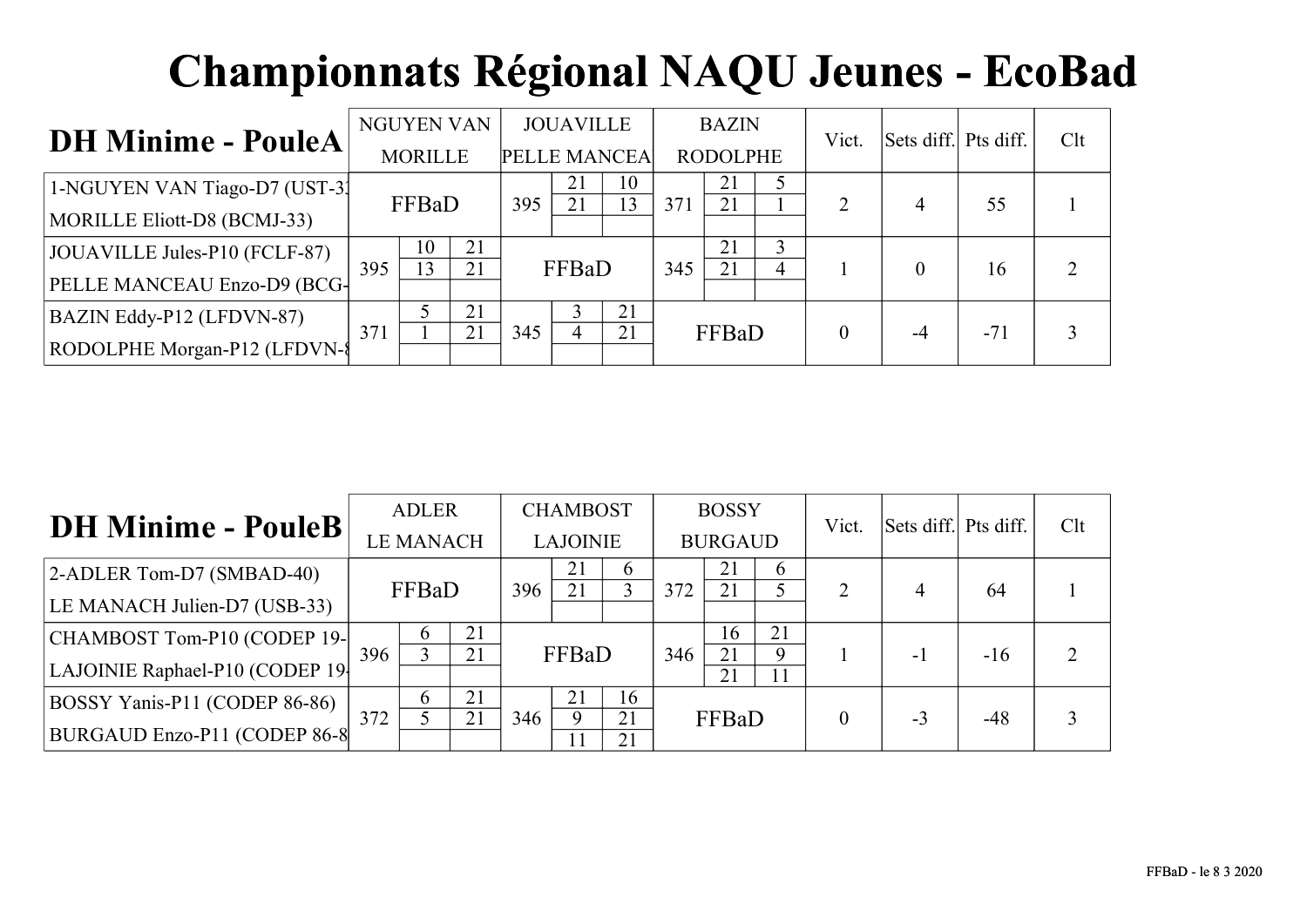| <b>DH Minime - PouleC</b>       |     | <b>GUITOU</b>   |    |     | <b>GABEN</b> |    |     | <b>CHAUCHOY</b> |          | Vict. | Sets diff. Pts diff. |       | Clt |
|---------------------------------|-----|-----------------|----|-----|--------------|----|-----|-----------------|----------|-------|----------------------|-------|-----|
|                                 |     | <b>SOLITUDE</b> |    |     | <b>LEVEE</b> |    |     | <b>BERGERAN</b> |          |       |                      |       |     |
| 3/4-GUITOU Louis-D8 (SMBAD-40)  |     |                 |    | 397 | 21<br>21     | 11 | 373 | 21<br>21        | $\sigma$ |       | 4                    | 61    |     |
| SOLITUDE Denzel-D7 (Codep 17-17 |     | FFBaD           |    |     |              |    |     |                 |          |       |                      |       |     |
| GABEN Quentin-P10 (PBC-87)      | 397 | 21<br>21        |    |     | FFBaD        |    | 347 | 21<br>22        | 15<br>20 |       |                      | $-22$ |     |
| LEVEE Remy-P10 (ASBAD87-87)     |     |                 |    |     |              |    |     |                 |          |       |                      |       |     |
| CHAUCHOY Matéo-D9 (USDAX-40     |     | 6               | 21 |     | .5           | 21 |     |                 |          |       |                      |       |     |
| BERGERAN Lenny-P11 (USDAX-4)    | 373 | 21              |    | 347 | 20           | 22 |     | FFBaD           |          |       | -4                   | $-39$ |     |

|                                      |     | <b>MARTINEAU</b> |    |                     | <b>VINCENT</b> |          |     | <b>DELOFFRE</b> |        | Vict.          | Sets diff. Pts diff. |       | Clt            |
|--------------------------------------|-----|------------------|----|---------------------|----------------|----------|-----|-----------------|--------|----------------|----------------------|-------|----------------|
| <b>DH Minime - PouleD</b>            |     | <b>NUGUES</b>    |    | <b>BOURROU-ROBI</b> |                |          |     | <b>LEGRAND</b>  |        |                |                      |       |                |
| 3/4-MARTINEAU Thibault-D7 (COI       |     | FFBaD<br>374     |    |                     | 21<br>21       | 19<br>12 | 398 | 21<br>21        | ⇁<br>8 | $\overline{2}$ |                      | 38    |                |
| NUGUES Joanny-D8 (USB-33)            |     |                  |    |                     |                |          |     |                 |        |                | 4                    |       |                |
| VINCENT Tom-P10 (CASH-33)            |     | 19               | 21 |                     |                |          |     | 21              | 23     |                |                      |       |                |
| <b>BOURROU-ROBIN Florian-D9 (CA)</b> | 374 | 12               | 21 |                     | FFBaD          |          | 348 | 19              | 21     | $\theta$       | $-4$                 | $-15$ |                |
| DELOFFRE Léo-P10 (SACB-33)           |     |                  | 21 |                     | 23             | 21       |     |                 |        |                |                      |       |                |
| LEGRAND Nathan-P10 (UST-33)          | 398 |                  | 21 | 348                 | 21             | 19       |     | FFBaD           |        |                | $\Omega$             | $-23$ | $\overline{2}$ |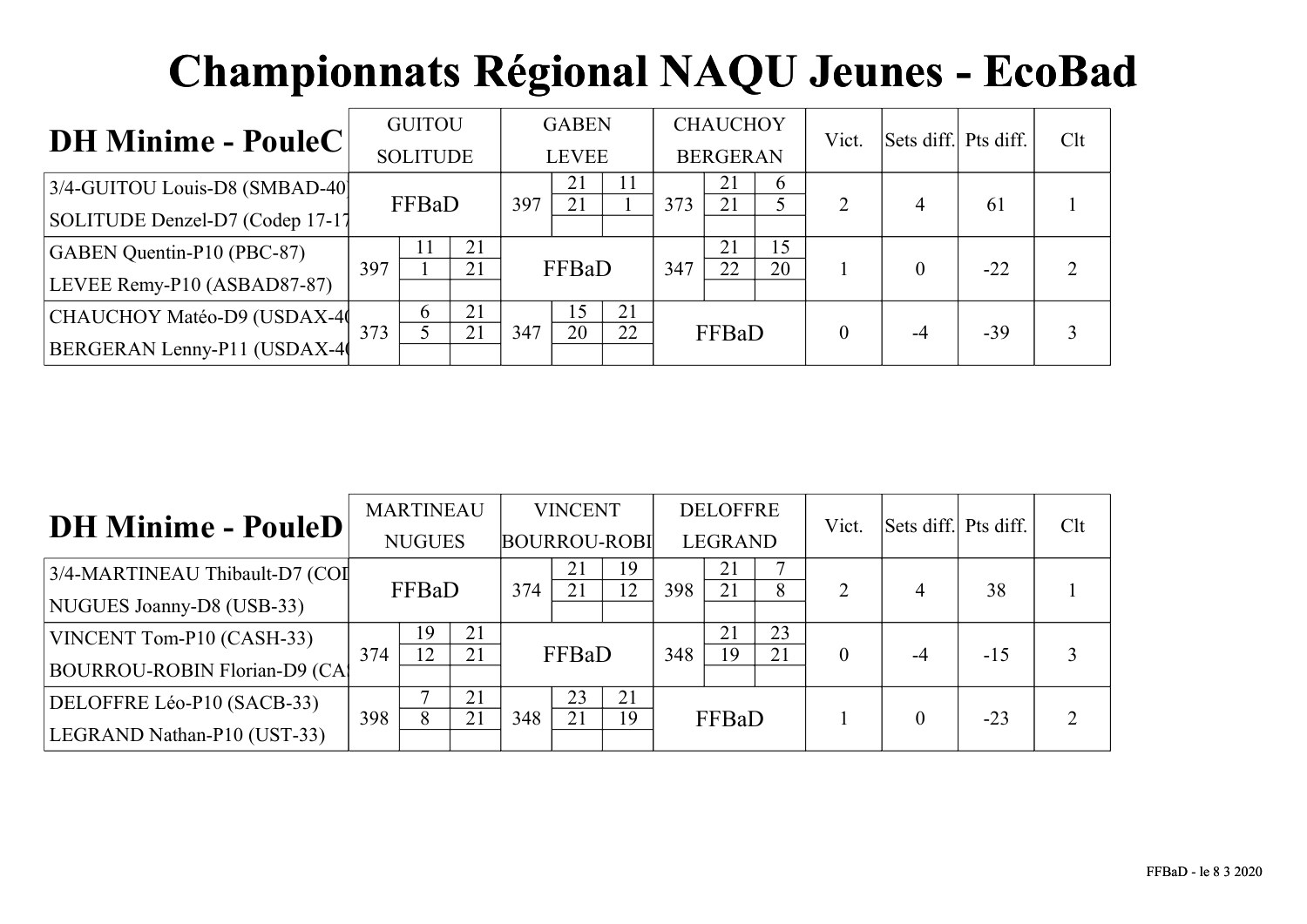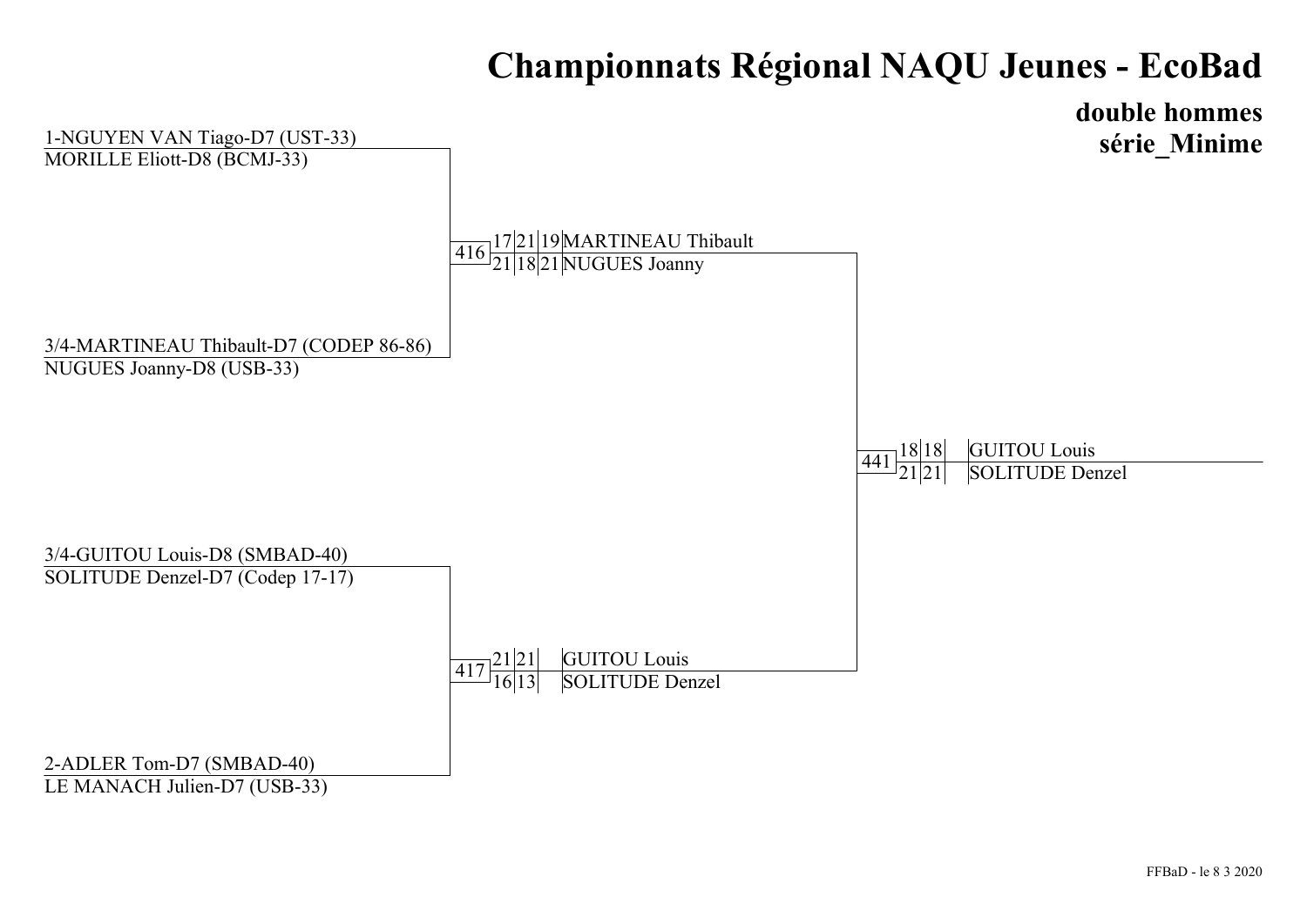|                                |     | <b>BENETREAU</b> |          |     | <b>FOLTZER</b>    |    |     | NOC           |    | Vict.          | Sets diff. Pts diff. |       | Clt            |
|--------------------------------|-----|------------------|----------|-----|-------------------|----|-----|---------------|----|----------------|----------------------|-------|----------------|
| <b>DH Cadet - PouleA</b>       |     | <b>DUPUY</b>     |          |     | <b>CANTEGREIL</b> |    |     | <b>GRENUT</b> |    |                |                      |       |                |
| 1-BENETREAU Quentin-R6 (UST-3) |     | FFBaD<br>384     |          |     | 21<br>21          | 14 | 360 | 21<br>21      |    | $\overline{2}$ |                      | 49    |                |
| DUPUY Julien-R6 (UST-33)       |     |                  |          |     |                   |    |     |               |    |                | 4                    |       |                |
| FOLTZER Sylvin-D9 (CODEP 19-19 | 384 | 14<br>⇁          | 21<br>21 |     | FFBaD             |    |     | 21<br>21      | 17 |                |                      | $-10$ | $\overline{2}$ |
| CANTEGREIL Marius-D9 (CODEP    |     |                  |          |     |                   |    | 334 |               | 14 |                |                      |       |                |
| NOC Esteban-P10 (CODEP 86-86)  |     |                  | 21       |     |                   | 21 |     |               |    |                |                      |       |                |
| GRENUT Noam-P10 (BCG-23)       | 360 |                  | 21       | 334 | 14                | 21 |     | FFBaD         |    |                |                      | $-39$ | 3              |

|                                   |     | <b>KISS</b>  |    |     | <b>ROCHA</b>     |    |     | <b>BARA</b>   |             | Vict. | Sets diff. Pts diff. |       | Clt            |
|-----------------------------------|-----|--------------|----|-----|------------------|----|-----|---------------|-------------|-------|----------------------|-------|----------------|
| <b>DH Cadet - PouleB</b>          |     | LAYLAVOIX    |    |     | <b>MONGABURE</b> |    |     | <b>GALLET</b> |             |       |                      |       |                |
| 2-KISS Florian-R6 (BCMJ-33)       |     | FFBaD<br>385 |    |     | 21               | 15 |     | 21            |             |       |                      |       |                |
| LAYLAVOIX Ilann-R6 (BCI-87)       |     |              |    |     | 21               | 13 | 361 | 21            | 8           | 2     | 4                    | 47    |                |
| ROCHA Miguel-D8 (SACB-33)         |     | 15           | 21 |     |                  |    |     | 21            | −           |       |                      |       |                |
| MONGABURE Mathéo-D9 (BOE-33       | 385 | 13           | 21 |     | FFBaD            |    | 335 | 21            | $\mathbf Q$ |       |                      | 12    | $\overline{2}$ |
| BARA Corentin-P11 (FCLF-87)       |     |              | 21 |     |                  | 21 |     |               |             |       |                      |       |                |
| <b>GALLET Mateo-P12 (FCLF-87)</b> | 361 | 8            | 21 | 335 | 9                | 21 |     | FFBaD         |             |       | -4                   | $-59$ | 3              |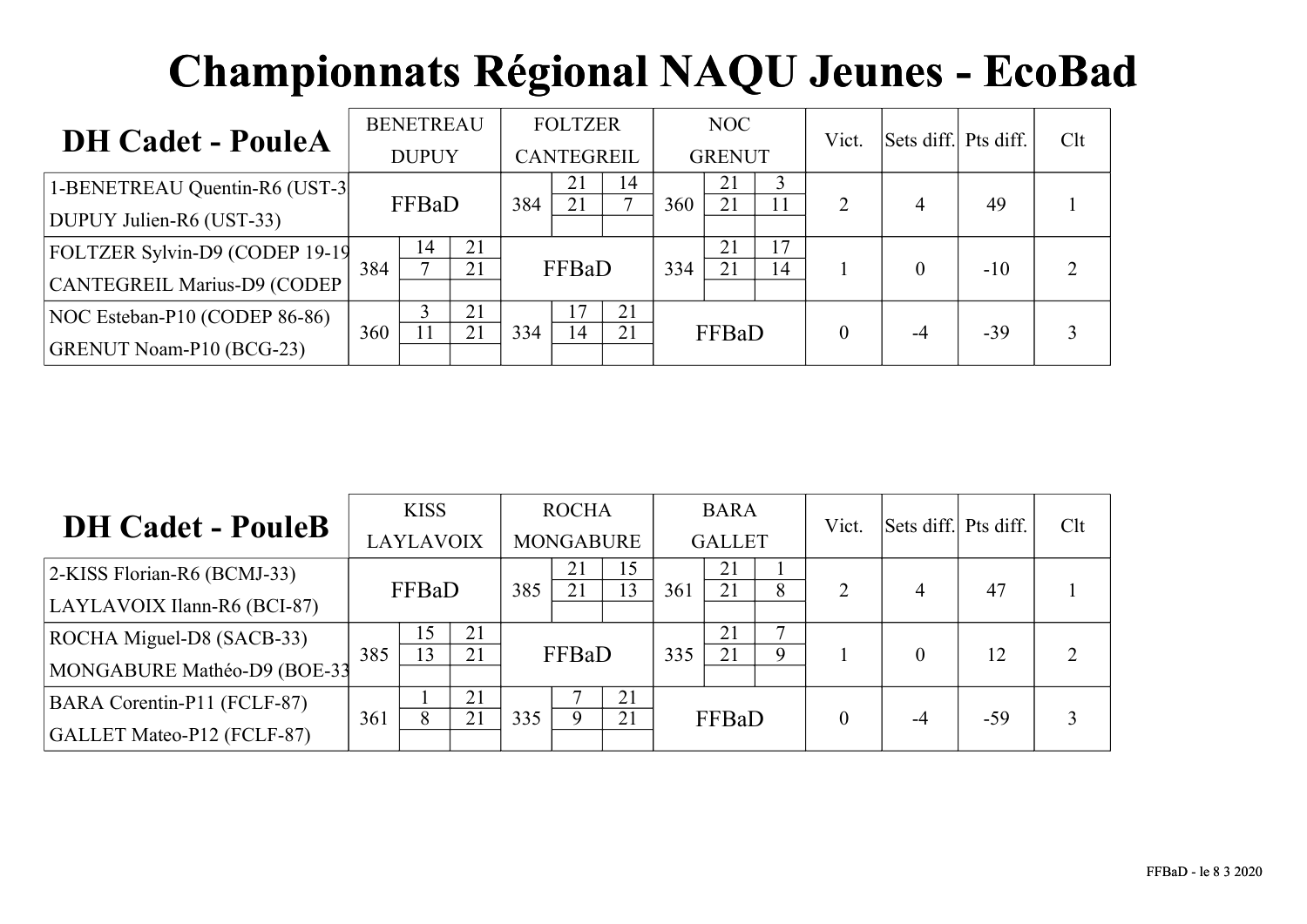| <b>DH Cadet - PouleC</b>      |     | <b>TAYLOR</b> |    |  | RODZIEWICZ    |    |     | <b>CHRISTOU-SELV</b> |             | Vict.                 | Sets diff. Pts diff. |       | Clt |
|-------------------------------|-----|---------------|----|--|---------------|----|-----|----------------------|-------------|-----------------------|----------------------|-------|-----|
|                               |     | <b>LEBRUN</b> |    |  | <b>LEYREM</b> |    |     | <b>ALIX</b>          |             |                       |                      |       |     |
| TAYLOR Mathiam-R6 (USDAX-40)  |     | FFBaD<br>386  |    |  | 21            | 13 |     | 21                   | 10          |                       |                      |       |     |
| LEBRUN Alexis-D7 (UST-33)     |     |               |    |  | 21            | 8  | 362 | 21                   |             | $\mathcal{D}_{\cdot}$ | 4                    | 49    |     |
| RODZIEWICZ Timeo-D7 (CASH-33) |     | 21<br>13      |    |  |               |    |     | 21                   | 15          |                       |                      |       |     |
| LEYREM Gaspard-D7 (CASH-33)   | 386 | 8             | 21 |  | FFBaD         |    | 336 | 21                   | $\mathbf Q$ |                       |                      | $-3$  |     |
| CHRISTOU-SELVES Lucas-P11 (BC |     | 21<br>10      |    |  | 15            | 21 |     |                      |             |                       |                      |       |     |
| $ALIX Noé-P11 (BCI-87)$       | 362 | 21<br>336     |    |  | Q             | 21 |     | FFBaD                |             | 0                     |                      | $-46$ |     |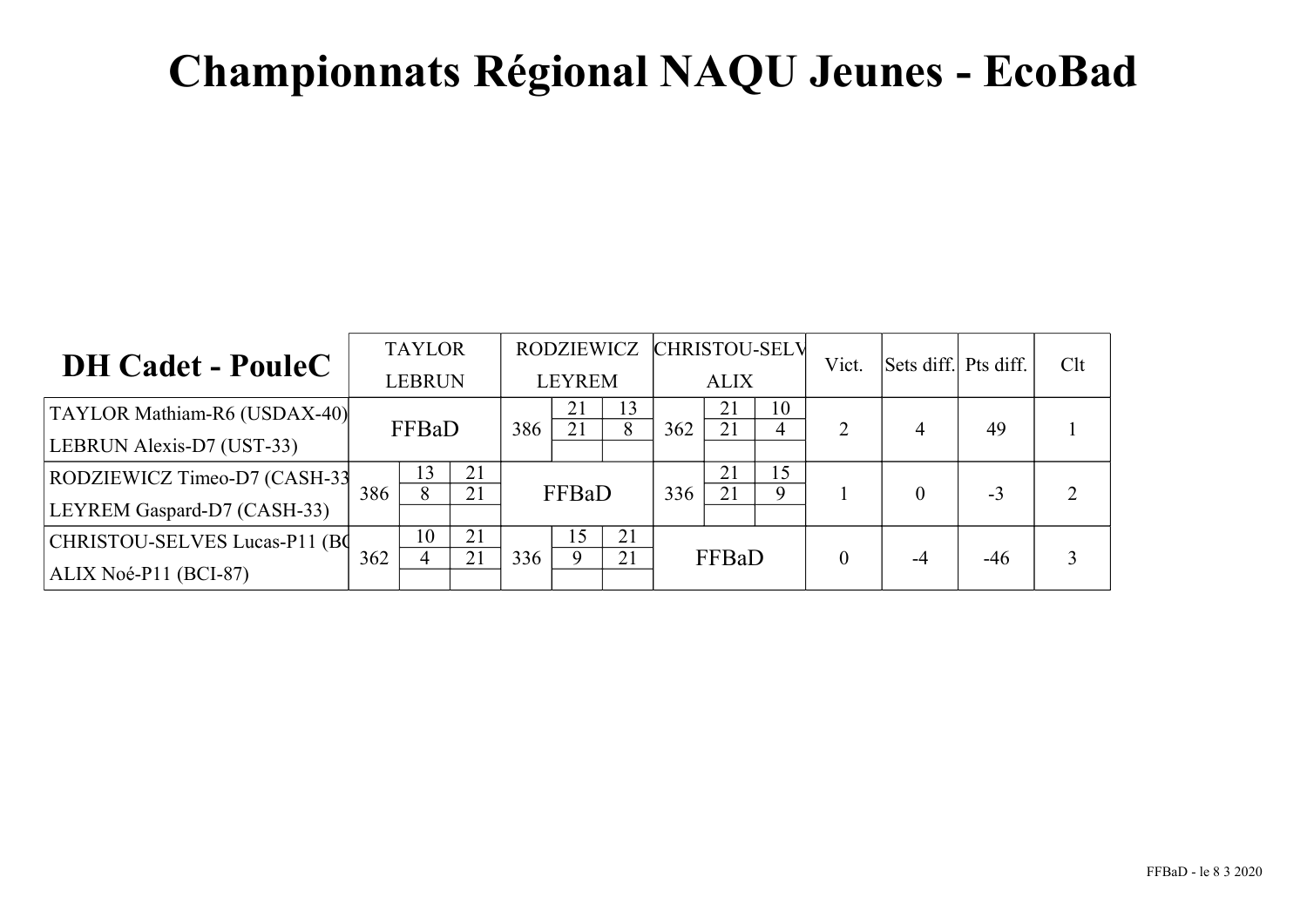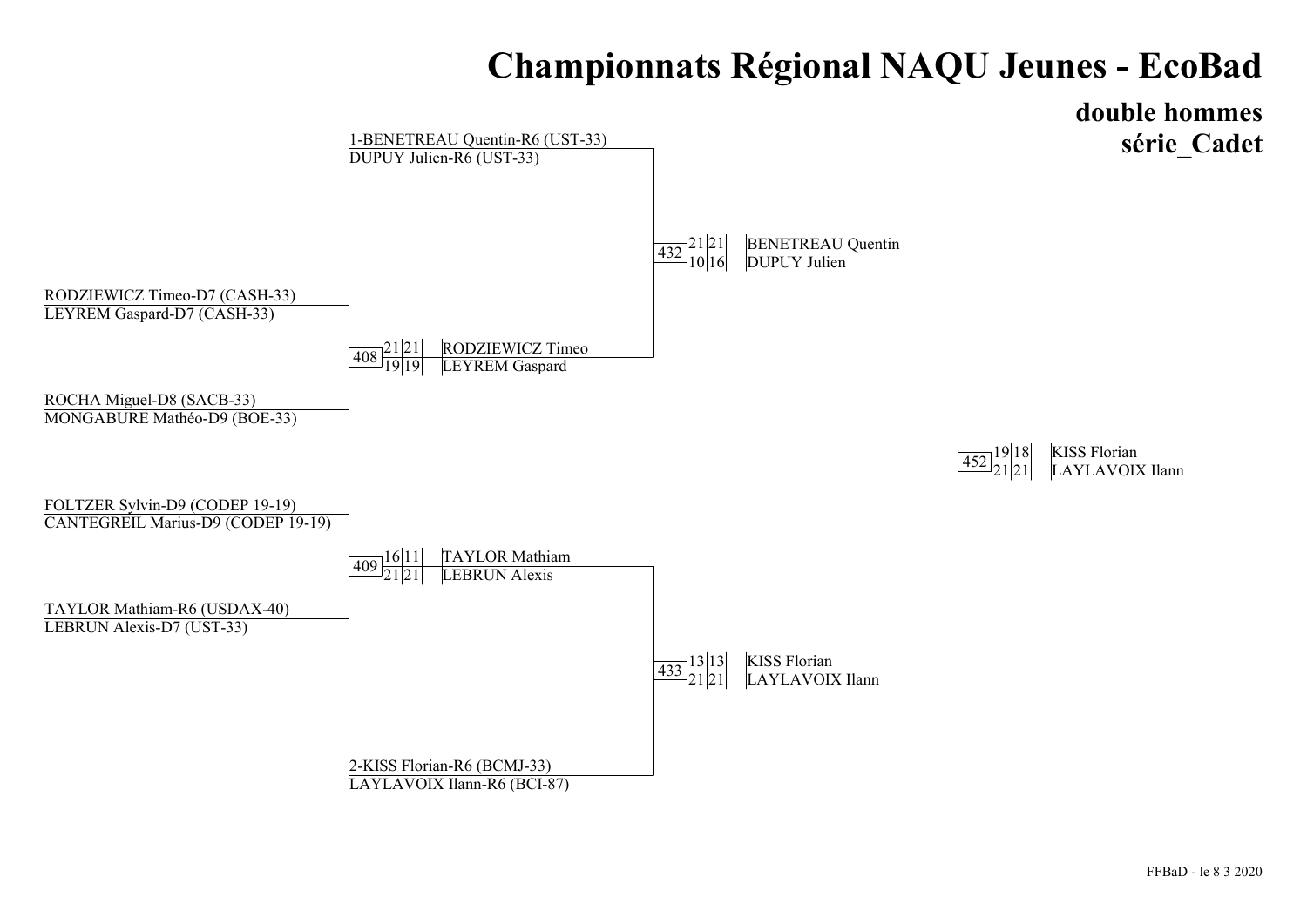|                                     |     | <b>DOS SANTOS</b>    |    |     | <b>BOURROU-ROBI</b> |          |     | <b>FOUQUET</b>  |          | Vict.    | Sets diff. Pts diff. |       | Clt |
|-------------------------------------|-----|----------------------|----|-----|---------------------|----------|-----|-----------------|----------|----------|----------------------|-------|-----|
| <b>DH Junior - PouleA</b>           |     | <b>LAVAUD</b>        |    |     | <b>LEYREM</b>       |          |     | <b>LARRIEU</b>  |          |          |                      |       |     |
| 1-DOS SANTOS Matéo-R5 (UST-33)      |     | FFBaD<br>406         |    |     | 21<br>18            | 17<br>21 | 382 | 21<br>21        | 8<br>13  | 2        |                      | 31    |     |
| LAVAUD Ludovic-R5 (UST-33)          |     |                      |    |     |                     | 12       |     |                 |          |          |                      |       |     |
| <b>BOURROU-ROBIN William-D7 (CA</b> | 406 | 17<br>21<br>18<br>21 |    |     | FFBaD               |          | 356 | <b>15</b><br>21 | 21<br>16 |          |                      | -9    |     |
| LEYREM Victor-D7 (CASH-33)          |     | 12                   | 21 |     |                     |          |     | 22              | 20       |          |                      |       |     |
| <b>FOUQUET Thomas-D9 (ASCPA-33)</b> |     | 21<br>8              |    |     |                     | 15       |     |                 |          |          |                      |       |     |
| LARRIEU Adrien-D9 (ASCPA-33)        | 382 | 21<br>13             |    | 356 | 16<br>20            | 21<br>22 |     | FFBaD           |          | $\theta$ | $-3$                 | $-22$ |     |

|                                |     | ARGENOUL       |          |     | <b>CAZAUX</b> |          |     | <b>FEUGERE</b>   |          | Vict.    | Sets diff. Pts diff. |       | Clt            |
|--------------------------------|-----|----------------|----------|-----|---------------|----------|-----|------------------|----------|----------|----------------------|-------|----------------|
| <b>DH Junior - PouleB</b>      |     | <b>NOELLAT</b> |          |     | <b>DONDON</b> |          |     | <b>FORTINEAU</b> |          |          |                      |       |                |
| 2-ARGENOUL Tristan-R6 (BCC-33) |     | FFBaD<br>407   |          |     | 18<br>15      | 21<br>21 | 383 | 21<br>21         | 12<br>11 |          | 0                    | 10    | $\overline{2}$ |
| NOELLAT Hugo-D7 (BCC-33)       |     |                |          |     |               |          |     |                  |          |          |                      |       |                |
| CAZAUX Mathieu-R6 (ASCPA-33)   |     | 21             | 18       |     |               |          |     | 21               | 11       |          |                      |       |                |
| DONDON Clément-D7 (ESBB-33)    | 407 | 21             | 15       |     | FFBaD         |          | 357 | 21               | 16       | 2        | 4                    | 24    |                |
| FEUGERE Louis-P11 (BCG-23)     |     | 12             | 21<br>21 |     |               | 21       |     |                  |          |          |                      |       |                |
| FORTINEAU Mathieu-P10 (BCG-23  | 383 |                |          | 357 | 16            | 21       |     | FFBaD            |          | $\theta$ | -4                   | $-34$ | 3              |